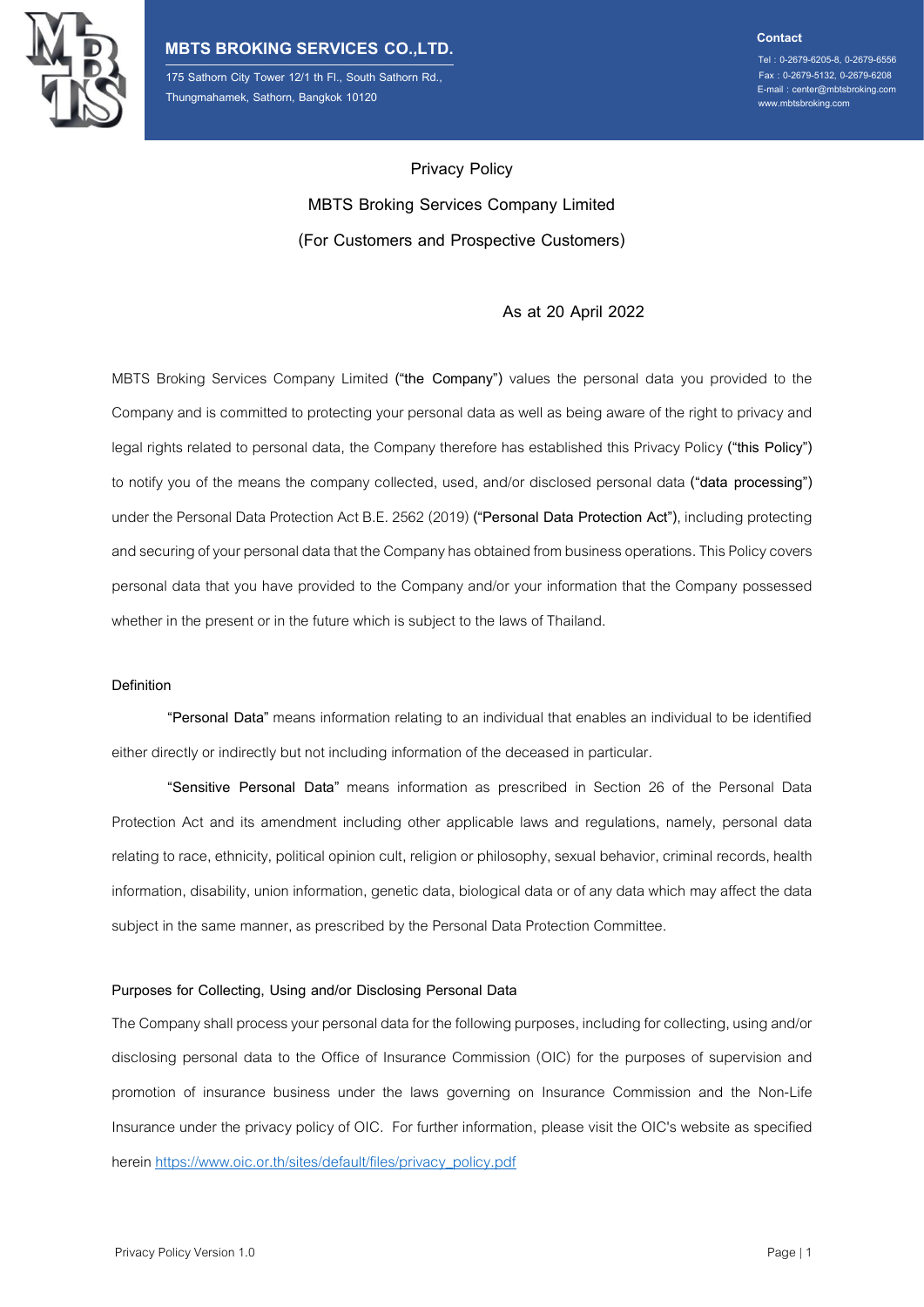

175 Sathorn City Tower 12/1 th Fl., South Sathorn Rd., www.mbtsbroking.com Thungmahamek, Sathorn, Bangkok 10120

Tel : 0-2679-6205-8, 0-2679-6556 Fax : 0-2679-5132, 0-2679-6208 E-mail : center@mbtsbroking.com

1. For the company able to offer, sell, procure, recommend suitable products and/or services to you; prepare insurance proposals; prepare and renew insurance policies; collect insurance premiums; and arrange for related products and/or services of the Company for you.

2. To carry out the sales promotions, including products and/or services marketing of the Company with current and prospective customers to assess additional insurance needs of the Company's customers in order to bring the data for market analysis and research and other similar actions.

3. To process on claims or causes that may cause a claim which has been notified by the customer; or for compensation that may be liable by the customer; or any other cases where the customer is involved in connection with the insurance policy managed by the Company and to collect statistic/historyof claim.

4. To comply with the Company's regulations under the laws, rulesand regulations, codes of conduct, or guidelines set out by the government agency under any court.

5. To perform any other necessary actions in connection with any of the above purposes, for example, to communicate with you regarding any future changes to this Policy; to communicate with regulatory agencies relevant to the Company in order for fraud prevention; for the purpose of managing, retaining, backing up records, or destroying personal data etc.

The Company shall notify and request for your consent in case where the Company intends to use your personal data for any purposes other than directly related to this Policy.

In the event that the Company processes your personal data based on your consent, you are entitled to withdraw the consent at any time. Notwithstanding, your withdrawal of consent does not affect activities related to the collection, use and/or disclosure of personal data for which you have given your consent prior to your withdrawal.

#### **Types of Personal Data the Company Collects, Uses and/or Discloses**

Personal data collected by the Company may include the data of the following types:

- 1. **General Personal Data**
	- (a) **General personal data** e.g., name, surname, sex, date of birth, documents or ID card information, passport, or other identity documents, marriage documents or information, family, address, telephone number, email address, and other contact details.
	- (b) **Occupation information**e.g., employment detailsetc.This may include your employer's name and address.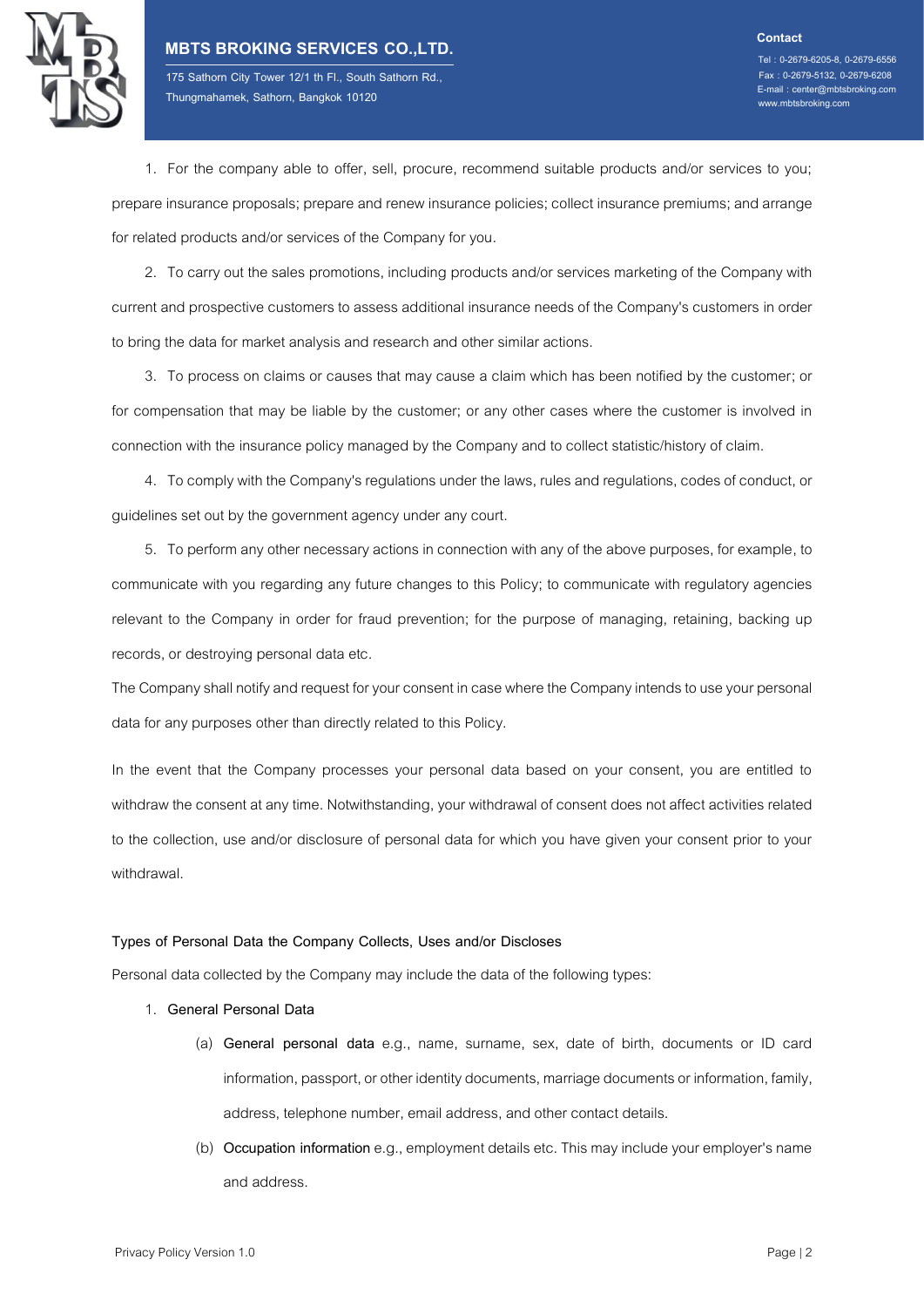

175 Sathorn City Tower 12/1 th Fl., South Sathorn Rd., www.mbtsbroking.com Thungmahamek, Sathorn, Bangkok 10120

- Fax : 0-2679-5132, 0-2679-6208 E-mail : center@mbtsbroking.com
- (c) **Financial information** e.g., income, personal or business financial information, credit card or bank account information including other payment details or information.
- (d) **Details of products and/or services** e.g., details of personal data required for underwriting or claims; details of your insurance policies, claims history, or beneficiary Information; survey responses information; insurance application form; information about participating in Company's activities including the exercise of any other rights under the policy, products or services with the Company.
- (e) **Other information**e.g., details of user account used on the Company's website and computer program, legal status such as money laundering status, status related to terrorism financing, or bankruptcy etc.
- **2. Sensitive personal data**e.g., medical recordsor health information etc.

The above personal data is necessary for entering into a contract with the Company. In case you are unable to provide such personal data that are necessary for the operations of the Company, the Company may not be able to consider entering a contract with you, or you may not be able to use the Company's services properly and/or fully, including that it may affect compliance with any laws that the Company or you are obliged to comply with.

#### **Source of Personal Data**

The Company may receive your personal data from 2 channels as follows:

**1. The Company may receive it directly from the data subject,** for example, when you express your intention to purchase or apply an insurance and/or services with the Company, or when you submit a request for exercising the right, including voluntarily completing a survey by you or an insurance application, or responding by email or other communication channels between the Company and you, and/or from the collection of data when there is the use of the Company's website through your browser's cookies etc.

**2. The Company may receive personal data from other sources besides the data subject directly** such as searching for personal data through website or public sources, or obtaining data from third parties, whereby the Company shall notify the data subject and request consent for the collection of such personal data from the data subject within 30 days from the date of the Company collected the data from such sources unless it falls within the exceptions to notify or request consent from the data subject as required by law.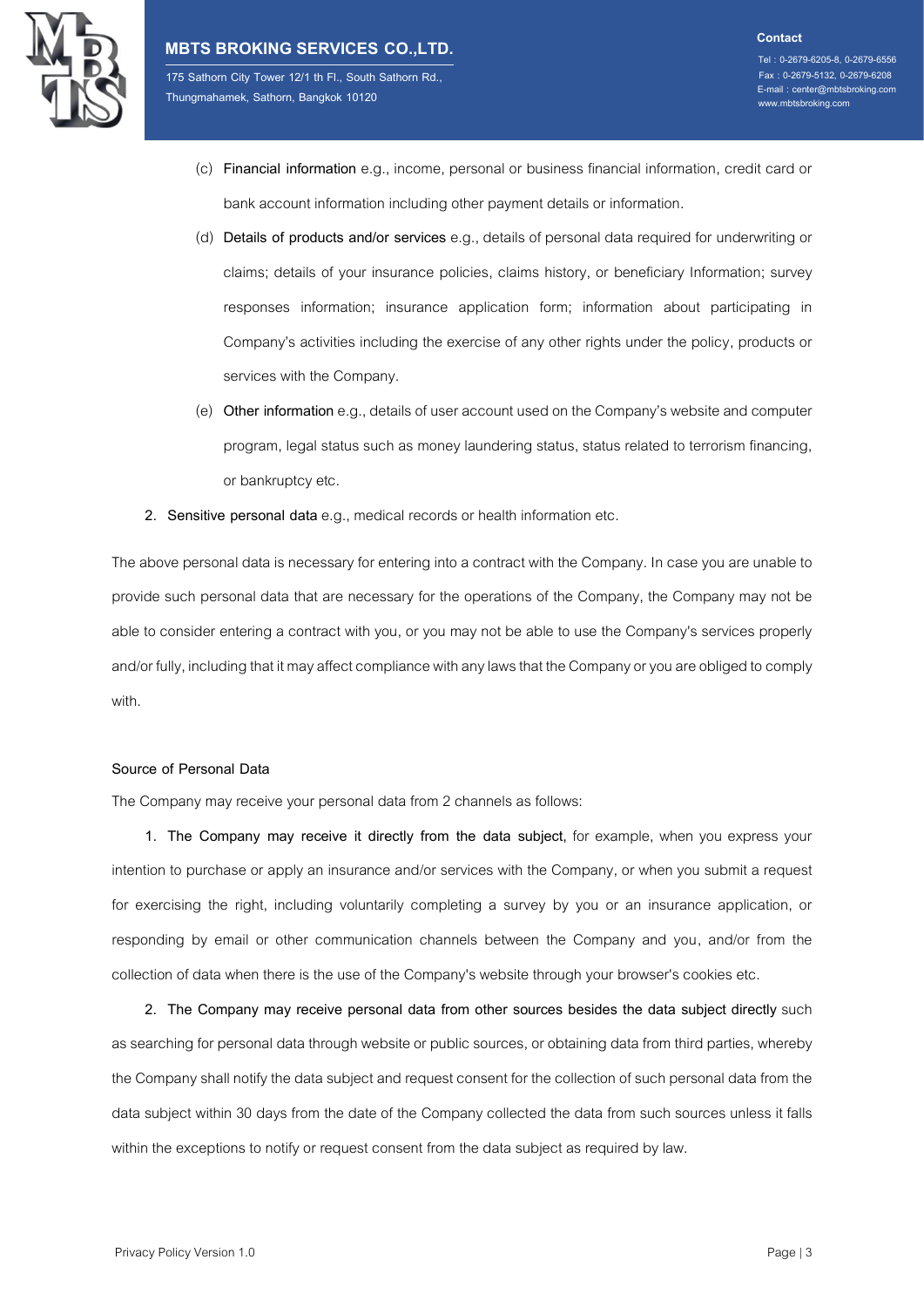

175 Sathorn City Tower 12/1 th Fl., South Sathorn Rd., www.mbtsbroking.com Thungmahamek, Sathorn, Bangkok 10120

E-mail : center@mbtsbroking.com

In case where you provide personal data of a third party to the Company, you shall comply with the personal data protection law whether to request for consent or notify this Policy to a third party on behalf of the Company for the Company able to continue the operations under the purposes set out in this Policy and the OIC's Privacy Policy.

### **Disclosure of Personal Data**

The Company may disclose personal data which is subject to the consent of the data subject as necessary to an agency or third party unless the data is disclosed to the extent permitted by law. The persons or agencies with whom the Company may disclose your personal information are as follows;

1. Affiliates or group companies.

2. Contract parties, service providers, business partners of the Company and/or third parties involved in insurance products such as companies in the insurance business group, bank, credit bureau etc.

3. Government agencies such as the Office of Insurance Commission ("OIC"), Anti-Money Laundering Office, Office of the National Anti-Corruption Commission, Office of the Narcotics Control Board, Social Security Office, Revenue Department, Legal Execution Department, courts, etc.

4. Persons, agencies, or other organizations related to the Company's business operations such as auditors, surveyors, external service providers, etc.

5. Persons, agencies or organizations involved in audits, claims, or other services under the Company.

# **Retention and Retention Period of Personal Data**

The Company shall retain your data for as long as necessary to fulfill the purposes for which it was collected. In case where you have terminated your business relationship with the Company, the Company shall retain your personal data for the period required by law, such as accounting law, anti-money laundering law, tax laws, etc. In the event that the law does not specify a specific period for the retention of personal data, the Company shall determine the retention period as necessary and appropriate for the Company's operations and when the retention period has expired, the Company shall delete and destroy, or make such information not personally identifiable.

# **Data Subject Rights**

Subject to the personal data protection Law, the data subject shall have the following rights:

1. Right to be informed of personal data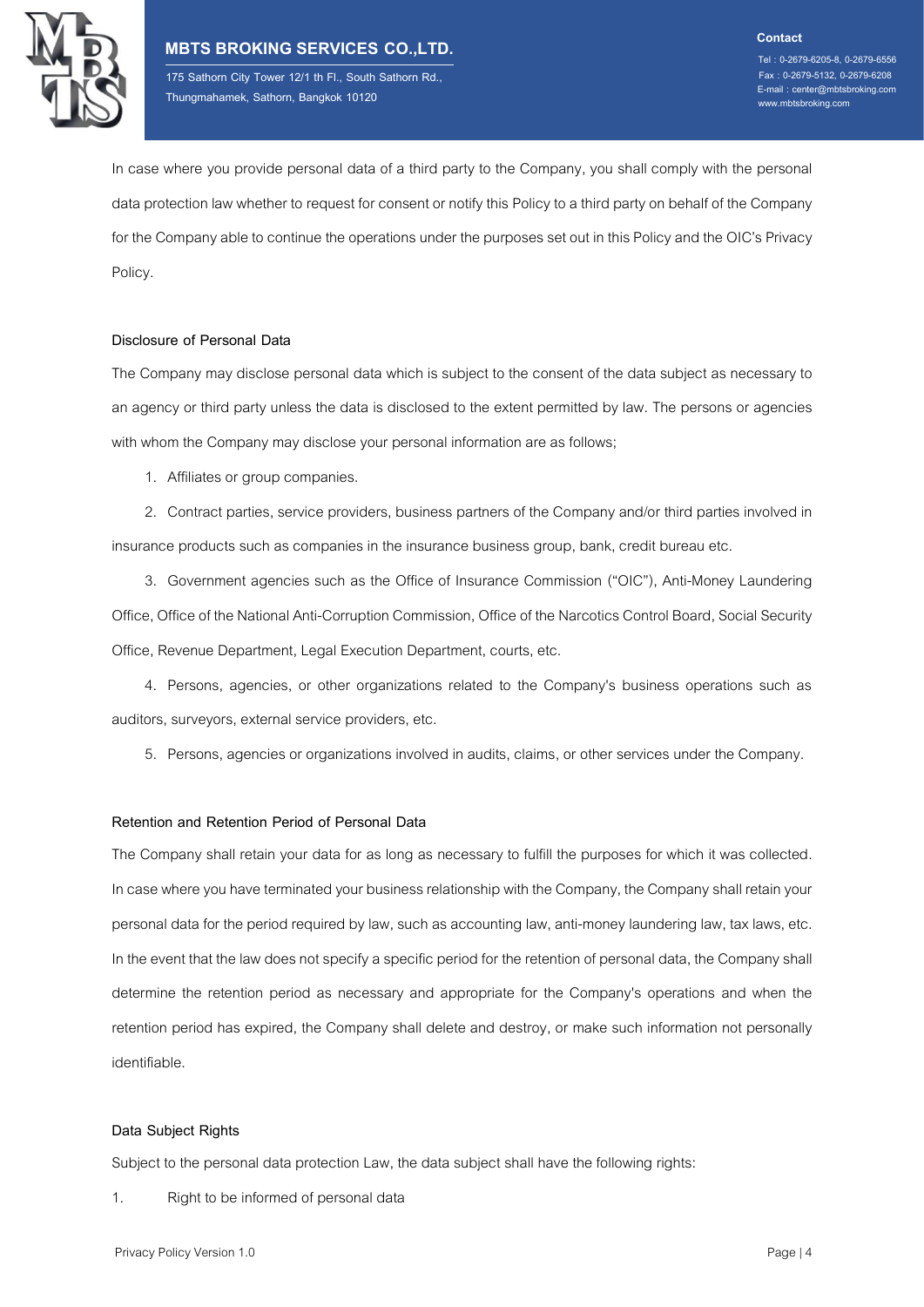

175 Sathorn City Tower 12/1 th Fl., South Sathorn Rd., www.mbtsbroking.com Thungmahamek, Sathorn, Bangkok 10120

Tel : 0-2679-6205-8, 0-2679-6556 Fax : 0-2679-5132, 0-2679-6208 E-mail : center@mbtsbroking.com

- 2. Right to rectify the personal data
- 3. Right to withdraw consent
- 4. Right to request suspension of use of personal data
- 5. Right to access, request a copy, or disclose the acquisition of personal data
- 6. The right to obtain and have the transfer of personal data
- 7. Right to object to collection, use or disclose personal data
- 8. Right to request removal or destruction of personal data
- 9. Right to complain

The Company reserves the right not to follow with your request as appropriate and to the extent permitted by applicable law.

#### **Privacy Policy of Other Websites**

This Policy applies only for the services of the Company and the use of the Company's website. In case you have entered to other websites (even entering through the Company's website), you must comply with the privacy policy appearing on that website separately from the Company.

## **Changes to Privacy Policy**

The Company shall regularly review this Privacy Policy in order to comply with relevant practices, laws and regulations. In case there is anychange related to this Policy, the Company shallupdate the information on the Company's website from time to time.

#### **Applicable Language**

This Policy is established in which Thai is the primary language of interpretation for legal and operational purposes including but not limited to any dispute arises out of or in connection with this Policy. In the event that this Policy is established or translated into a language other than Thai, the conflicts, inconsistency or discrepancies in interpretation between languagesshall be deemed that the Thai language version of this Policy be enforced and prevailed unless it is explicitly stated in otherwise. Any other language versions of this Policy are for reference purposes only.